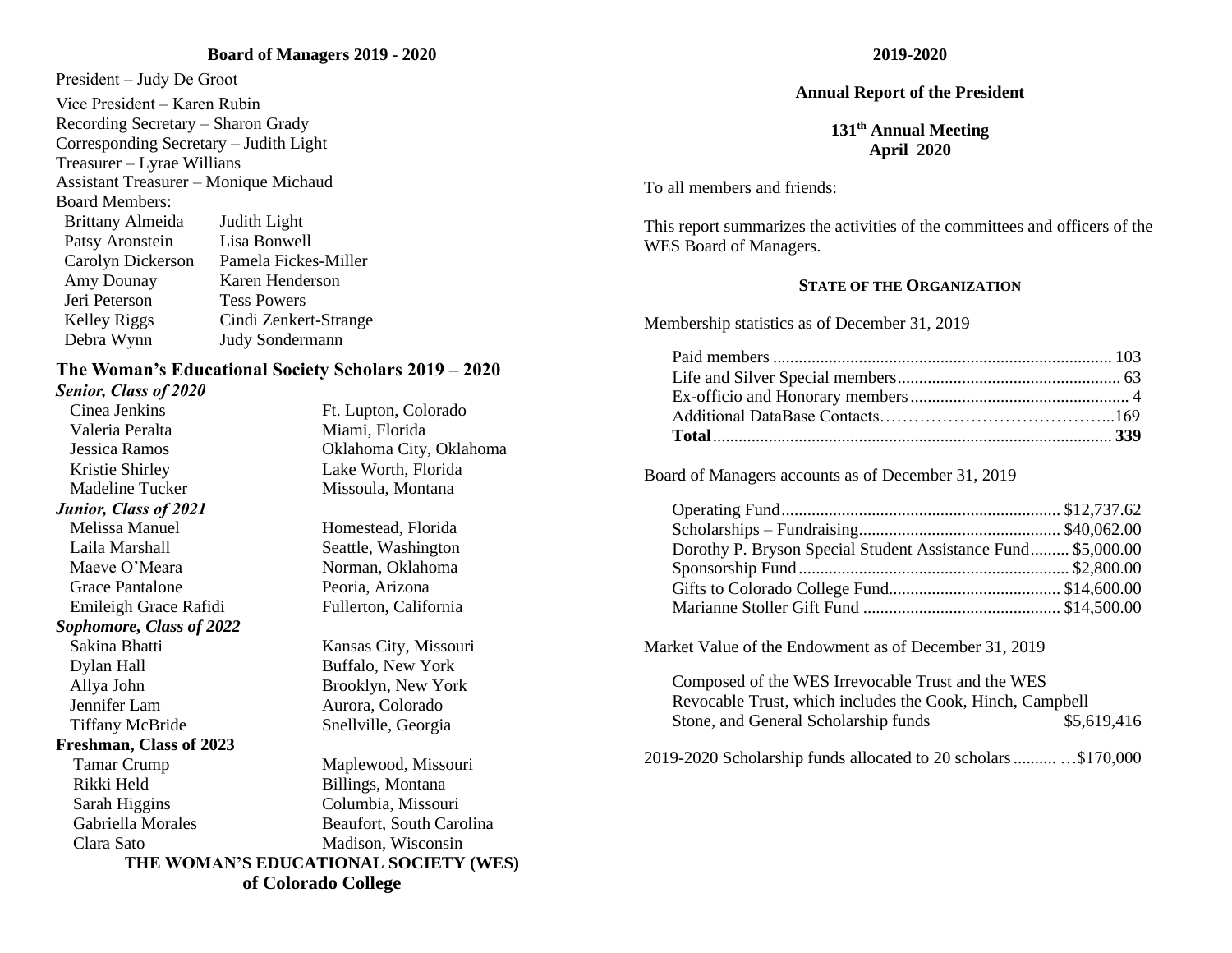#### **HIGHLIGHTS OF THE YEAR July 1, 2019 – June 30, 2020**

- **August 17, 2019 New Scholar Meet & Greet**
- **September 14, 2019 Van Briggle Pottery Festival**
- **September 11 2019 Scholar Tea at Stewart House**
- **October 28, 2019 Fall Special Event/Play "How 3 Strong Women Changed Colorado Springs for the Good" Cancelled due to snow storm**
- **December 11, 2019 Scholar Event: Cookie Exchange**
- **January 28, 2020 Winter Lunch and Program – Leah Witherow "100 Years of Suffrage: Colorado Led The Way"**
- **March 10, 2020 Corral Bluffs – Miller and Lyson "Rise of the Mammals"**
- **April 1, 2020 Women of the West Luncheon Cancelled due to COVID-19**
- **April 21, 2020 WES Annual Meeting and Luncheon Cancelled due to COVID-19**

**Please read the committee reports for more details.**

*Contact us at:*

**WES@coloradocollege.edu (719) 389-7699 [www.coloradocollege.edu/other/wes](about:blank) Like us on Facebook**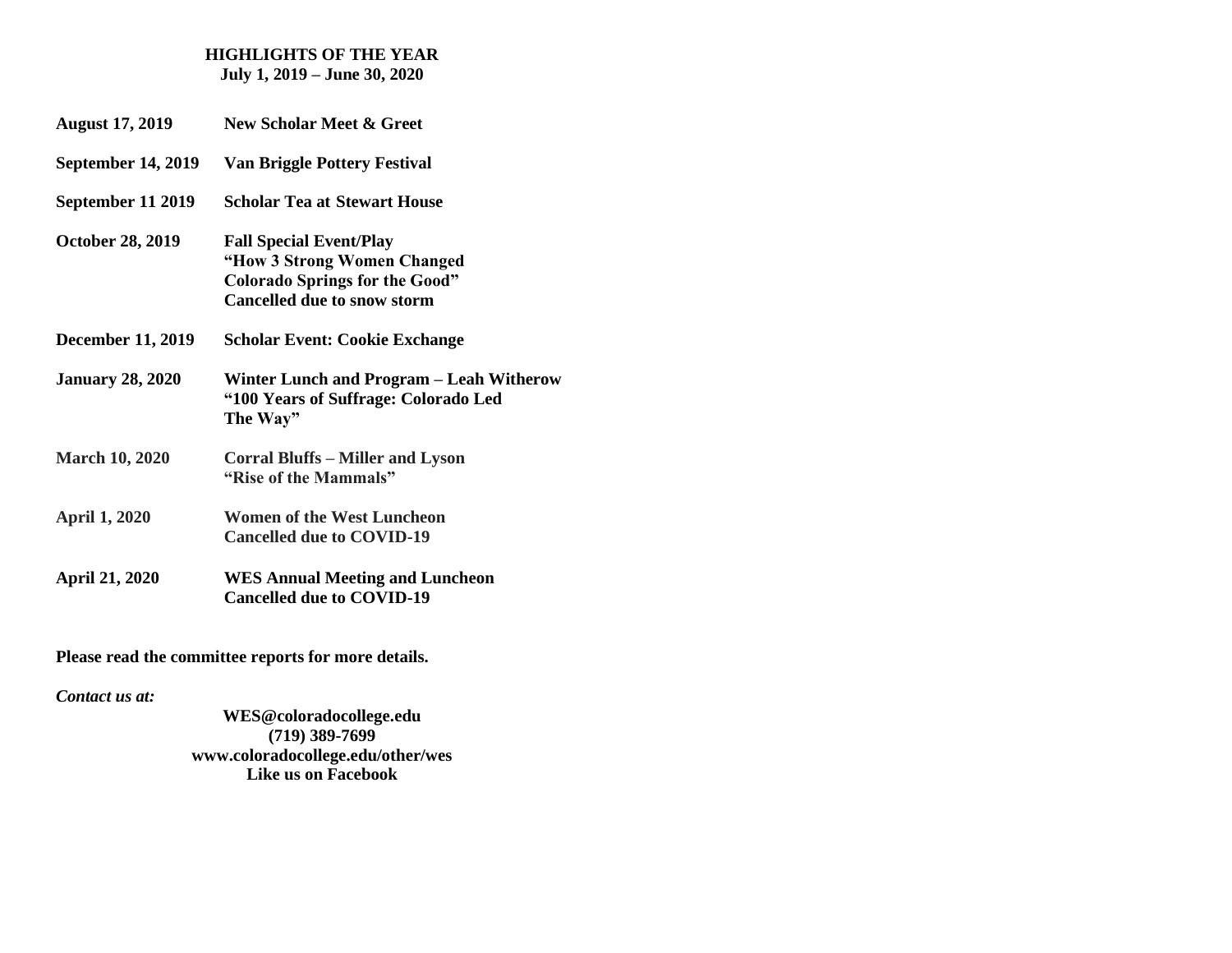### **Scholarship Committee**

#### Chair: Amy Dounay

Members: Brittany Almeida, Sharon Grady, Judy DeGroot, Lisa Bonwell, Debra Wynn, and Tess Powers

Following are some details of a productive year for the committee:

- Selection of and notification to five (5) new WES Scholars, as well as the recruitment and assignment of mentors, was the initial focus of committee efforts;
- Provided photos and biographical info for each scholar for the *NewsFocus*. Additional photos and narratives were provided to the *NewsFocus* following other activities involving the scholars;
- Planned, organized and hosted the August Meet and Greet activity to welcome the scholars, meet their parents, and introduce scholar mentors and WES Board members;
- WES Scholars' Tea held at the Stewart House in September. New scholars were introduced to their mentors and to the broader Colorado College community. Framed certificates and small mementos were also presented to them;
- All scholars were expected to attend the September Van Briggle Tour and Festival and fill one volunteer slot for at least 2 hours. Scholars were able to share their WES experience with the larger community;
- Goodie bags were prepared and distributed to the scholars during each semester. Additionally, the December holiday Cookie Exchange was planned, executed and well-attended by scholars and mentors;
- Encouraged WES Scholars to attend the Fall and Winter luncheon programs;
- Disseminated WES Special Grant Application information to the scholars each semester. Accepted applications, reviewed and selected grant recipients;
- The Scholarship committee holds itself to the following statement (similar to CC's anti-discrimination statement): We do not discriminate on the basis of race, color, national origin, gender, age, religion, gender identity or expression, disability, or sexual orientation in our scholar programs and activities.
- Update for 2020: Due to COVID-19, CC transitioned to remote learning beginning in Block 7 for the remainder of the school year. Because of this, and the Colorado shelter-in-place order, the Annual Meeting will not be held in April 2020. The WES President, scholarship committee members, and others are brainstorming ways to celebrate the senior scholars. The president has also requested quick updates and photos from senior scholars on their accomplishments and how WES has contributed to their CC experience and development.

Additionally, for this year only, the Scholarship Committee voted to allow the CC Financial Aid Office to select the 6 incoming WES

Scholars for the 2020-2021 academic year. This is due to an inability and uncertainty about meeting in person for the selection process. The committee came up with a set of criteria for the Financial Aid Office to follow. This adapted process will apply to 2020's selection process only.

• In the future, the committee would like to implement a new scholar selection process that includes requesting short essays from potential scholars (from a list provided by the CC Financial Aid Office). This will help to secure more buy-in from the scholars we select.

## **MESSAGE FROM THE PRESIDENT**

## **Judy De Groot**

First, I trust that this WES Annual Report finds all of you safe and staying healthy in these most unusual and stressful times. It is must be so very disappointing for all the Colorado College seniors to not have the right of passage graduation celebrations with the cancelling of the commencement ceremony. We are all so immensely proud of the WES Senior Scholars as they move to the next chapter of their lives.

We continue to honor our mission of providing financial and mentorship to our WES Scholars, and support events that bring the Colorado College and community together (see Program Committee Report). We had another successful Van Briggle Festival this year (see the Fundraising Committee report). This year we sponsored a very well attended evening event called "The Rise of Mammals," presented by two Paleontologists, one of whom was a CC graduate. We continue to explore new ideas to bring CC and the community together.

The WES Board of Managers held a retreat in January at the beautiful Penrose House in Colorado Springs. The retreat was facilitated by a WES member, Judith Light who is a trained facilitator and she did a wonderful job. I was so impressed with the enthusiasm and generation of great ideas that resulted from the retreat. All the committee chairs and members have reviewed and updated the purpose, policies and functions as one outcome of the retreat.

Our WES Scholars continue to impress all of us. They are truly amazing young women and we all are so proud of their accomplishment.

It has been a privilege for me to hold the office of President of WES and I am so grateful to the entire Board of Managers for their dedication to the mission of WES, the support they provide WES scholars as mentees as well as their ongoing enthusiasm and creativity. WES remains a successful and strong organization because of talented and dedicated Board of Managers members as well as the support we receive from Colorado College. We are a small, but mighty group of strong women. Thank you for allowing me to serve as President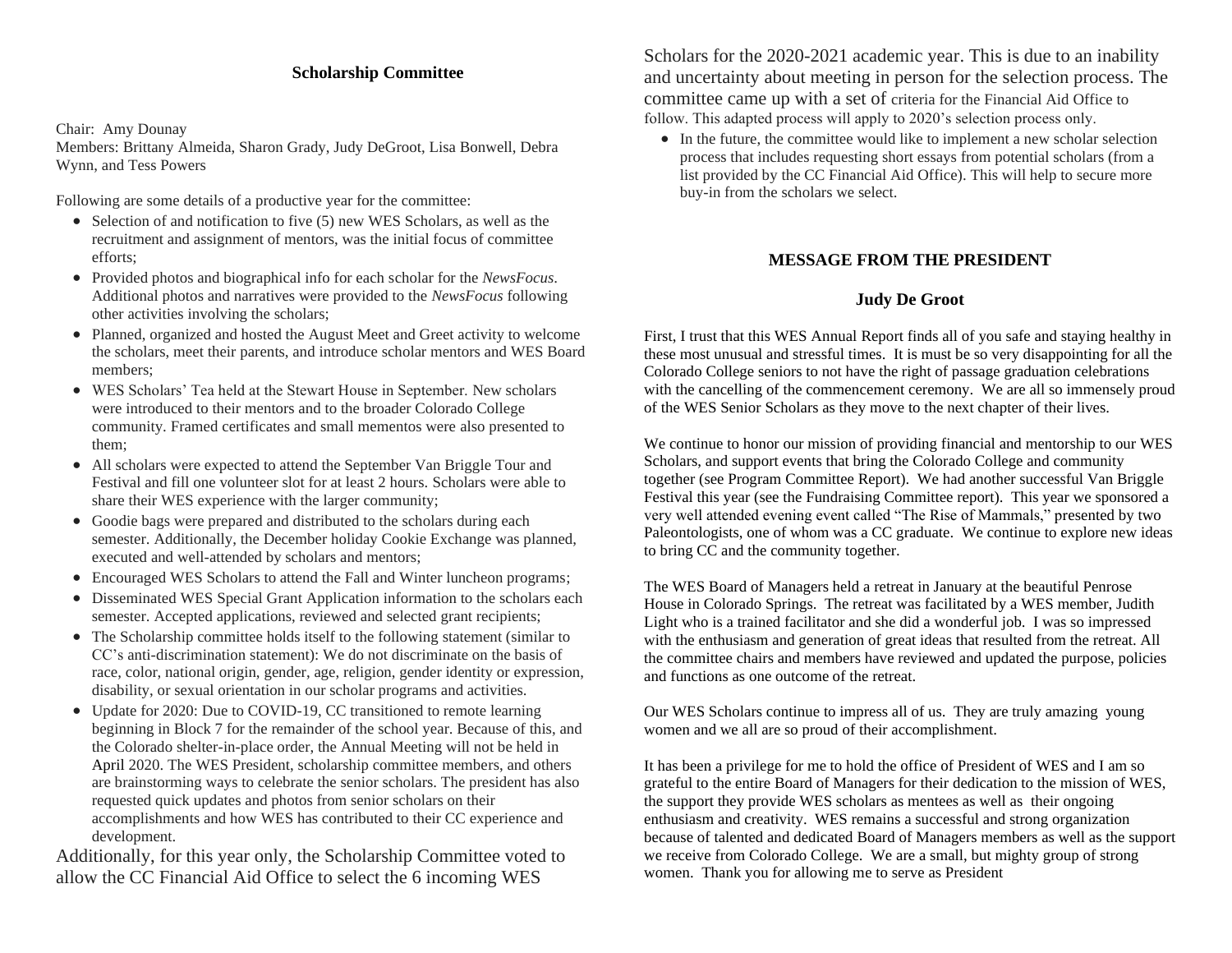### **Public Relations and Fundraising Committee**

Chair: Pamela Fickes-Miller

Members: Brittany Almeida, Cindi Zenkert-Strange, Jeri Peterson and Karen Rubin, Judy De Groot Newsfocus Editor: Pamela Fickes-Miller

Van Briggle Festival – Chair, Nadia Hunter

The Annual WES Van Briggle Pottery Festival was held September 14,2019. The Bemis School of Art at Colorado College was our co-sponsor. Our community partners were The Horticultural Art Society, the McAllister House, the Friends of Monument Valley Park and the Manitou Springs Heritage Center. A widespread promotional media campaign for the event was executed across printed media, social media and radio, reaching Colorado Springs and the region up through Denver. The "Festival" was successful; many WES members stepped up and devoted numerous hours to make the event a success. Touring schedules for the Van Briggle center were full all day. The event resulted in a net of \$5285.56.

The Woman's Educational Society has maintained continuous social networking presence on Facebook with the page *Woman's Educational Society of Colorado College* and on Instagram at *#van\_briggle\_ festival*.

WES *News-focus* continues to be an integral part of our publicity, featuring photos of our scholars, our programs and our fundraisers as well as articles by our scholars on their accomplishments. Our *News-focus* editor resigned in the fall of 2019 and Pamela Fickes-Miller agreed to organize stories and photographs provided by WES committee chairs for the Spring 2020 edition.

## **Finance Committee**

Chair: Lyrae Williams, Treasurer Assistant Treasurer: Monique Michaud Members: Judy DeGroot, Amy Dounay, Tess Powers, and Dottie Rue (CC)

The Finance Committee evaluates the operating budget, monitors the endowment and determines funding available for scholarships. Since the 1990s, John W. Bristol and Company has managed the WES endowment. As of December 31, 2019, it was valued at \$5,619,416.

The Board of Managers' goal is to provide scholars no less than 10% of the total cost of attending Colorado College. For academic year 2020-21, the scholarship will be \$8,900. This amount is 12.0% of Colorado College's cost of attendance. The total annual scholarship commitment for 21 students will be \$186,900.

In January 2020, the WES board approved a \$25,000 transfer from the Scholarship Fund to the WES Endowment. WES was able to make this contribution to the endowment as the result of fundraising activities, PILLAR trips, and the annual support of our members. Growing the endowment enables WES to continue ongoing support for scholars in perpetuity.

WES is planning to increase the number of scholars each year by one, until we reach 24 scholars in 2023. Six new scholars will be awarded an \$8,900 scholarship for the 2020-21 academic year along with the fifteen returning scholars. This would be impossible without our the continued support of our loyal members and friends, and the efforts of the Fundraising Committee. We congratulate the entire WES community on its efforts to maintain the value of WES scholarships. All contributions are greatly appreciated.

*\*\*In light of the Covid-19 crisis, the Finance Committee along with its liaison to Colorado College is continuing to monitor the impact the crisis is having on the financial market and the WES Endowment. The Finance Committee will reassess its recommendation to add one more scholar for the 2020-21 academic year based on revised projections of the market value of the endowment in May 2020, and again in August 2020.*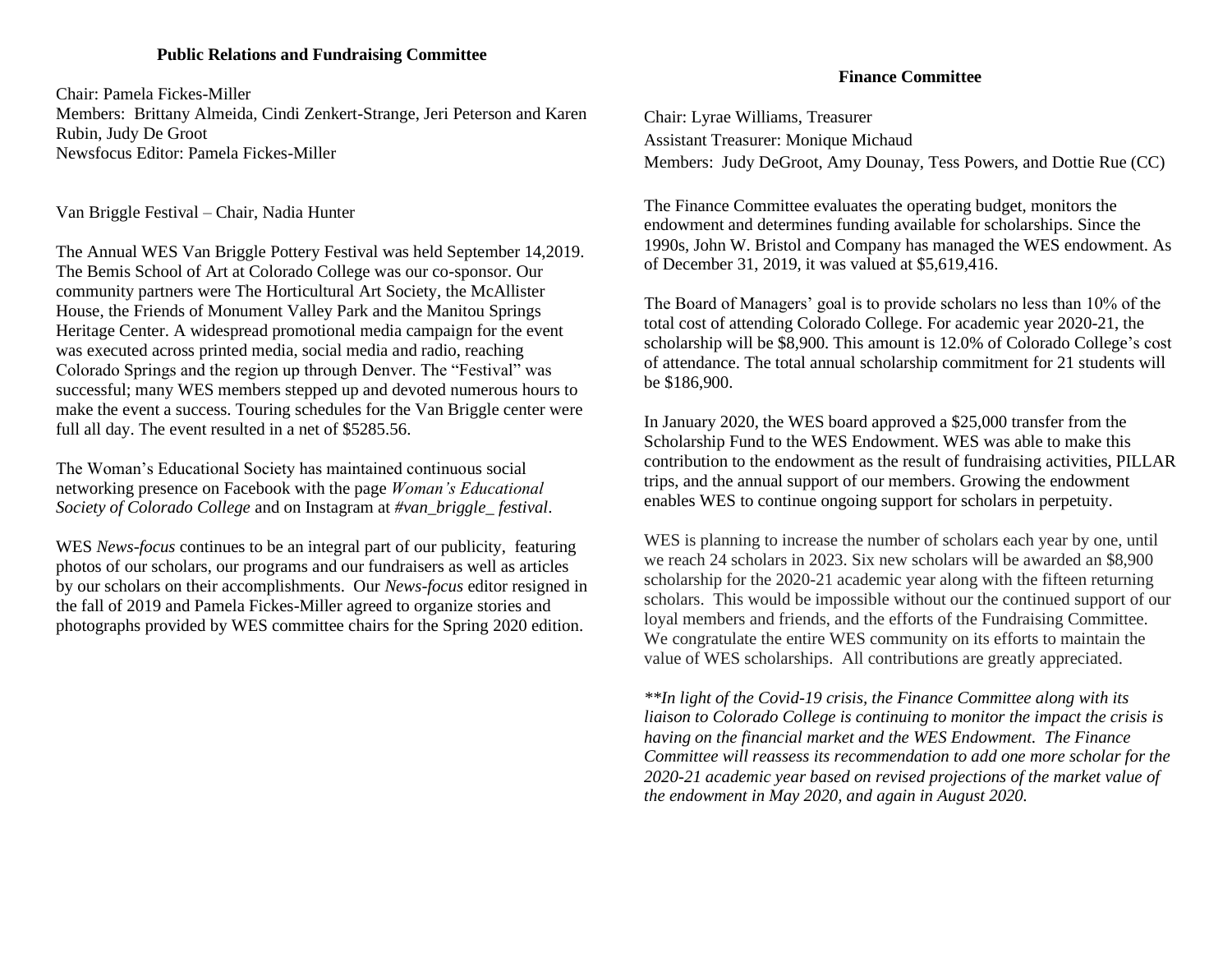### **Fundraising Committee**

Chair: Nadja Hunter and Pamela Fickes-Miller Members: Eileen Martin, Cindi Zenkert-Strange, Lyrae Williams, Judy De Groot Members-at-Large: Sharon Rice, Cathy Wilson-O'Donnell

#### **Van Briggle Festival** –

The 2019 Van Briggle Festival in September was a success with a total in ticket sales of \$4,920. Additional income came from donations, pottery throwing and sales of various WES items. Minus expenses of \$971.44, the total contribution to scholarships from this event was \$5,372.41

Tours were led by WES members and Distinguished Docents from the Colorado Springs Fine Arts Center at Colorado College. Presentations included a short film that featured Van Briggle Memorial Pottery staff, talks by 'Anne Van Briggle', George Eckhardt, Dan Crossey and Larry Terrafranca. The tour ended with a display of pottery that illustrated the colors of nature in Van Briggle and a talk by Kathy Honea assisted by Linda Crissey. Several WES scholars were at the event and spoke with attendees waiting for their tours to start.

Attendees were able to visit with our community partners that included the The Horticultural Art Society, the Mc Allister House, the Friends of Monument Valley Park and the Manitou Springs Heritage Center.

WE are grateful for the Support of the Bemis School of Art in co-sponsoring the Festival and we look forward to their continuing support. Bemis staff and volunteers provided pottery demonstrations and an opportunity for attendees to try their hand at throwing a pot on the wheel. Bemis also staffed a pottery dig area were young partiipants could try their hand at digging for pottery pieces.

The Festival would not be possible without W ES Board members past and present and all the other volunteers.

The future of the Van Briggle Festival is uncertain. The area used for parking is now the staging area for ongoing construction on the CC campus, thus not available this fall for parking. So, WES is exploring an alternatives to holding a Van Briggle Festival, but in a different format.

**WES/Pillar Trip** – Chairs, Sharon Rice and Cathy Wilson-O'Donnell Discover Oklahoma was scheduled for April 28 – May 4, 2020, however, due to COVID-19, the trip was cancelled.

#### **Program Committee**

Chair: Patsy Aronstein, Members: Lisa Bonwell, Judy DeGroot, Karen Henderson, Monique Michaud, Cindi Zenkert-Strange

#### **Scholars' Tea - September 11, 2019**

The Scholars' Tea was held at the magnificent Stewart House. WES President Judy De Groot made brief remarks about WES' work and introduced Colorado College President Jill Tiefenthaler, who spent time meeting the new scholars and greeting guests. Scholars were introduced and provided background about themselves and their study plans.

#### **Fall Special Event–October 28, 2019**

WES' plan to present the play: "How 3 Strong Women Changed Colorado Springs for Good" was thwarted by snow and campus events were cancelled. The play was to take place in historic Bemis Hall followed by refreshments. The event was to serve as an opportunity to introduce new members to WES.

#### **Cookie Exchange—December 11, 2019**

Wes held its annual cookie exchange but with a new twist this year. Along with the Scholarship committee, WES provided a Gourmet Mac and Cheese buffet, followed by cookie decorating. Scholars and mentors had plenty of time to catch up with one another in the beautiful Cossitt Faculty Lounge. Scholars left with their usual cookie tin of delicious treats to fortify them in their last days before winter break.

#### **Winter Program—January 28, 2020- Leah Witherow on women's suffrage**

Leah Witherow of the Pioneer's Museum was the featured speaker at WES' winter luncheon where the topic was "100 years of suffrage: Colorado led the way." Ms.Witherow's talk was lively and informative and highlighted the significant role the west played in the suffrage movement. Witherow provided pictures and colorful commentary about local participation in the movement, including the iconic photo of suffragists in The Garden of The Gods Park. Additionally, The Colorado Women's Hall of Fame provided photographs with biographies of Colorado suffragists who have been inducted into the Hall.

#### **Spring Program—March 10, 2020-Miller and Lyson speak on Corral Bluffs**

WES tried a different format for this event: a cocktail hour lecture with Denver Museum of Nature and Science Paleontogist-Curators, Ian Miller ('83) and Tyler Lyson. The two scientists spoke about their recent groundbreaking discovery of fossils at Corral Bluffs. Their talk was followed by a compelling Q and A session. Attendees were treated to a delicious cocktail buffet. The event was well attended by WES members and a broader group from the community

#### **Cancelled due to Covid-19 Crisis**

**Women of the West Luncheon - April 1, 2020 Annual Lunch and Program—April 21, 2020**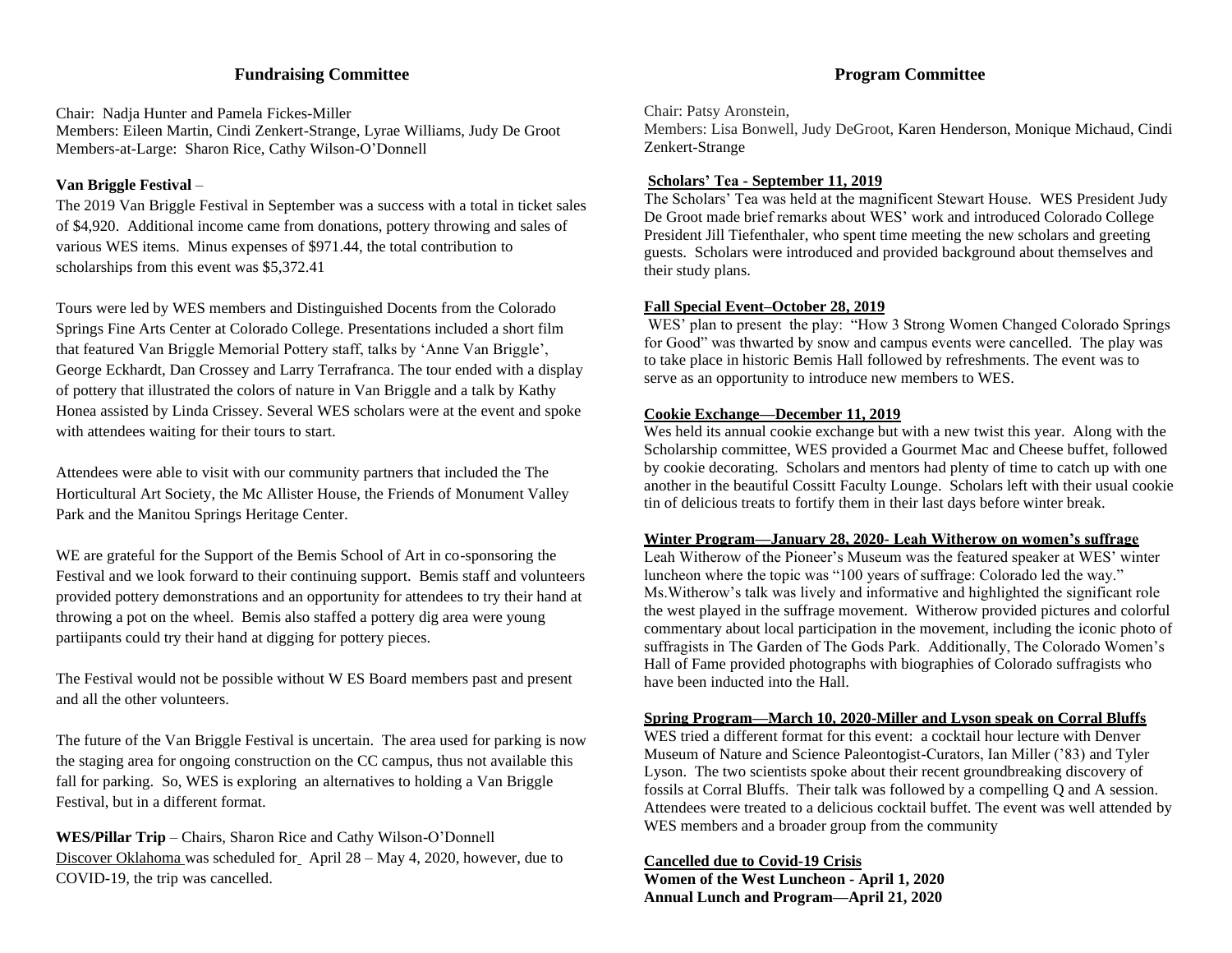## **Membership Committee**

Chair: Cindi Zenkert-Strange

Database Manager: Carolyn Dickerson

Members: Patsy Aronstein, Judith Light, Debbie Wynn, Jeri Peterson, Karen Rubin

Membership statistics as of December 31, 2019:

- In November, 2019, letters were drafted and mailed to all members who had not yet paid their 2019 dues. The mailing was completed in conjunction with our database manager, Carolyn Dickerson and CC staff, organized by treasurer Lyrae Williams.
- We also sent letters to lifetime and silver special members offering them an opportunity to make a WES donation, and to past scholars who had not previously become members, inviting them to join us and to give back
- Tax letters were mailed in January thanking our supporters and acknowledging contributions for tax purposes, again in conjunction with our database manager and CC staff organized by the treasurer
- Membership worked with Programs and Publicity to identify programs that might be attractive to nonmembers and to deploy new tools, such as Eventbrite, to reach nonmembers in our target populations and to provide a means of payment for the general public

## **Work in progress:**

- The Membership Committee also began work on redefining the committees's responsibilities and preparing a survey for current members focusing on what they value about WES and membership.
- With a greater outreach to the public, the Membership Committee agreed to have a membership station at each program open to the public, staffed by member volunteers and stocked with membership brochures and applications available.
- The Membership Brochure is being updated and will include the new logo and fresh photography.
- The Membership Committee is reviewing the annual dues and tax letters to strengthen this outreach, and take better advantage of this communication with members/donors

# • **Nominating Committee**

- • Chair: Karen Rubin
- Board Members: Judith Light, Cindi Zenkert-Strange, Kelley Riggs
- Members-at-large: Judy Casey, Ann Burek
- •
- The Nominating Committee is eagerly looking to add new members to our membership as well as to our Board of Managers. We successfully added five new members to the Board of Managers in 2019. Now, in 2020, a few members will be transitioning off the board and thus, we continue our efforts to recruit new members to the Board of Managers. Also, in January 2020, we had a very successful Board of Managers retreat and all committees are now reviewing, revising, & updating Purposes, Policies, and Procedures.
- •
- Please contact us if you want more information about WES and our Mission and/or if you are interested in joining us on the Board of Managers or as a member at: [WES@coloradocollege.edu](mailto:WES@coloradocollege.edu)
- •

## • **SLATE OF OFFICERS TO BE APPROVED AT THE MAY WES BOARD OF MANAGERS MEETING:**

•

•

- PRESIDENT: Karen Rubin
- •
- VICE PRESIDENT: Patsy Aronstein
- •
- RECORDING SECRETARY: Lisa Bonwell
- •
- CORRESPONDING SECRETARY: Judith Light
- - TREASURER: Lyrae Williams
- - ASSISTANT TREASURER: Catherine Tobin